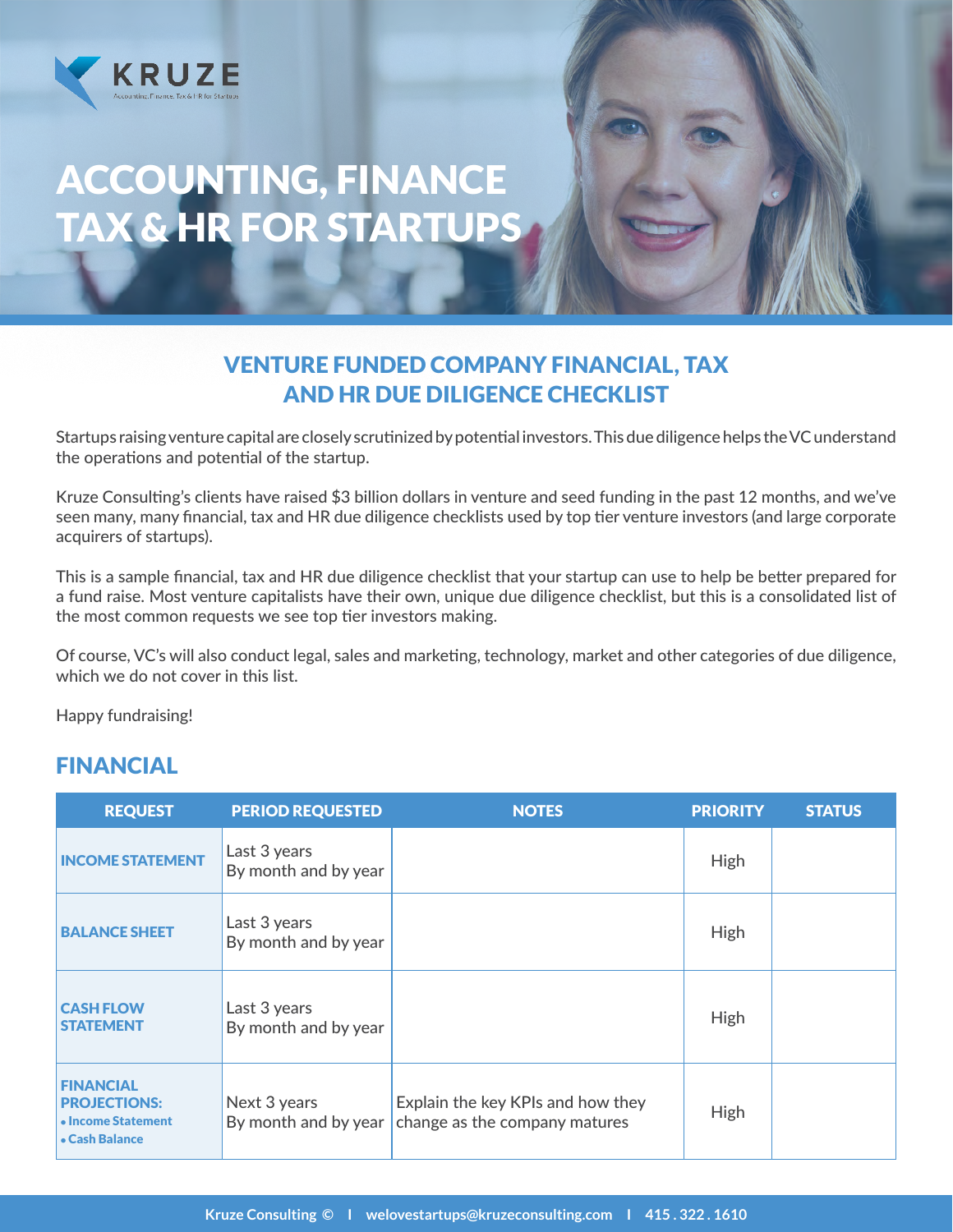

| <b>BOOKINGS HISTORY /</b><br><b>PROJECTIONS</b>                           | Last 3 years<br>Next 3 years<br>By month and by year | For companies with sales teams                                                                                                                               | <b>High</b> |  |
|---------------------------------------------------------------------------|------------------------------------------------------|--------------------------------------------------------------------------------------------------------------------------------------------------------------|-------------|--|
| <b>AR AGING AND</b><br><b>PROJECTIONS</b>                                 | Current period                                       | Include and AR greater than 90 days<br>past due                                                                                                              | Low         |  |
| <b>DEFERRED REVENUE</b><br><b>DETAILS AND</b><br><b>PROJECTIONS</b>       | Last 3 years<br>By month and by year                 | Highlight the product or service<br>associated with major deferred<br>revenue positions                                                                      | Low         |  |
| <b>SCHEDULE OF BAD</b><br><b>DEBT AND WRITE</b><br><b>OFFS</b>            | Recent period, near-<br>term projections             | If any<br>Include any material projections                                                                                                                   | Low         |  |
| <b>INVENTORY</b>                                                          | <b>Current period</b>                                | Value by SKU<br>Include aging and any amounts<br>deemed obsolete                                                                                             | Low         |  |
| <b>ACCOUNTS PAYABLE</b>                                                   | Current period                                       | List of any employees or service<br>providers that are unpaid, have not<br>been paid in full to date, or are subject<br>to any payment deferral arrangements | Low         |  |
| <b>NAME OF CURRENT</b><br><b>ACCOUNTING SYSTEM</b>                        | Current                                              | And the date started using the system                                                                                                                        | Low         |  |
| <b>NAME OF CURRENT</b><br><b>PAYROLL SYSTEM</b>                           | Current                                              | And the date started using the system,<br>and payroll schedule (weekly, bi-<br>monthly, monthly)                                                             | Low         |  |
| <b>CONTRACTS AND</b><br><b>INVOICES FOR TOP 10</b><br><b>CLIENTS</b>      | <b>Current Period</b>                                | Not relevant if not an enterprise sales<br>model                                                                                                             | <b>High</b> |  |
| <b>CONTRACTS AND</b><br><b>INVOICES FOR ANY</b><br><b>CHURNED CLIENTS</b> | Last 6 months                                        | Only material clients                                                                                                                                        | <b>High</b> |  |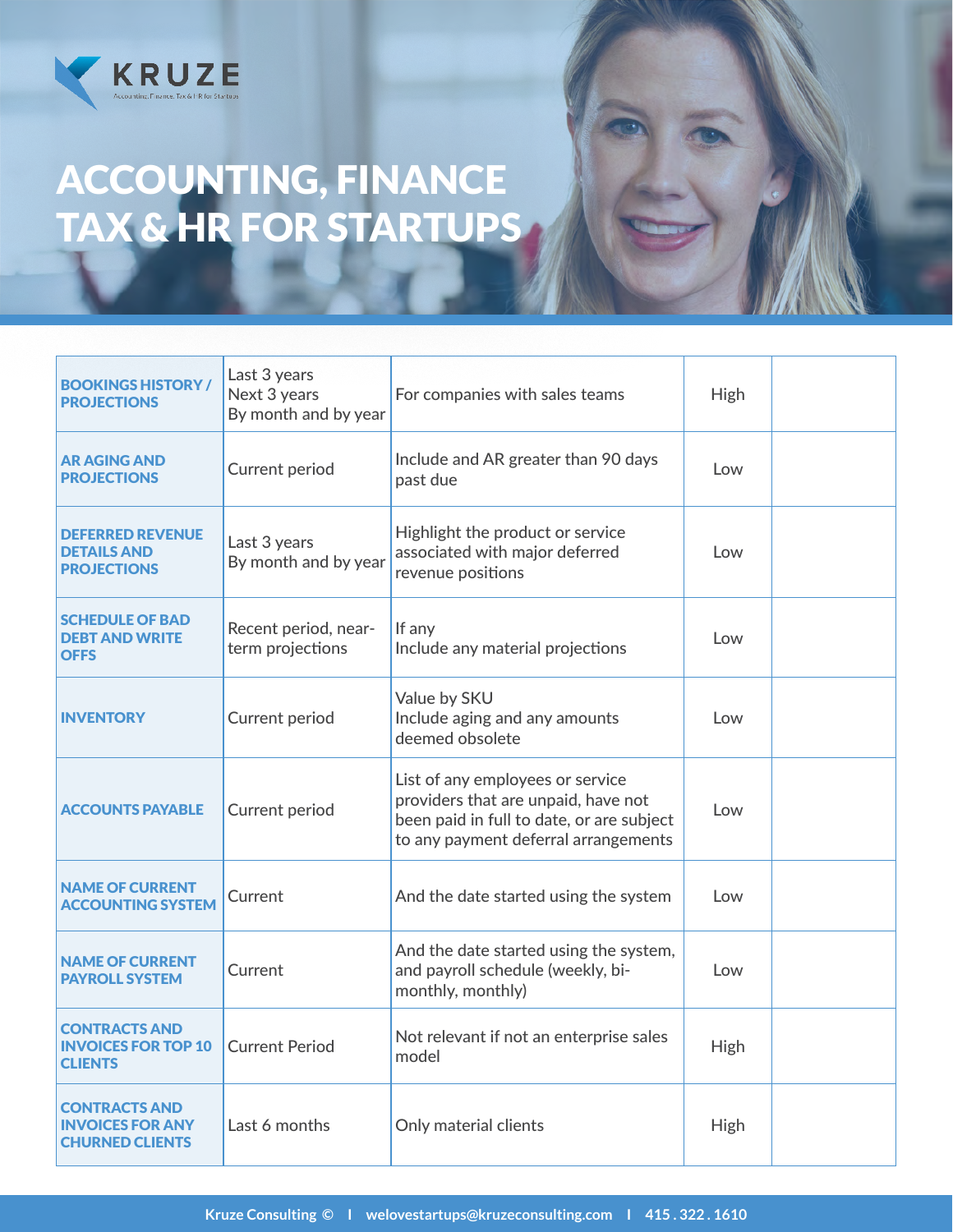

| <b>LEASES</b>                             | <b>Current Period</b>               | Any agreements concerning the<br>purchase, lease or sublease of real<br>property<br>Any personal property leases                                                                                                                       | <b>Medium</b> |  |
|-------------------------------------------|-------------------------------------|----------------------------------------------------------------------------------------------------------------------------------------------------------------------------------------------------------------------------------------|---------------|--|
| <b>MATERIAL</b><br><b>CONTRACTS</b>       | Current                             | Any agreements, understandings,<br>instruments, contracts or proposed<br>transactions to which the Company is<br>a party or by which it is bound which<br>involve obligations of, or payments to,<br>the Company in excess of \$20,000 | <b>High</b>   |  |
| <b>COST TO ACQUIRE</b><br><b>CUSTOMER</b> | <b>Current and Previous</b><br>Year | Highlight expenses included and<br>excluded                                                                                                                                                                                            | <b>High</b>   |  |
| <b>CUSTOMER LTV</b>                       | <b>Current and Previous</b><br>Year | Explain the assumptions behind the<br>calculation                                                                                                                                                                                      | <b>High</b>   |  |
| <b>CUSTOMER CHURN</b><br><b>RATE</b>      | <b>Current and Previous</b><br>Year | Explain any changes in churn rate                                                                                                                                                                                                      | <b>High</b>   |  |

## **TAX**

| <b>REQUEST</b>                                                 | <b>PERIOD REQUESTED</b> | <b>NOTES</b>                                                                                                                                                                     | <b>PRIORITY</b> | <b>STATUS</b> |
|----------------------------------------------------------------|-------------------------|----------------------------------------------------------------------------------------------------------------------------------------------------------------------------------|-----------------|---------------|
| <b>FEDERAL TAX</b><br><b>RETURNS</b>                           | Last 3 years            |                                                                                                                                                                                  | <b>High</b>     |               |
| <b>LOCAL / STATE TAX</b><br><b>FILINGS</b>                     | Last 3 years            |                                                                                                                                                                                  | <b>High</b>     |               |
| <b>CORRESPONDENCE</b><br><b>WITH TAX</b><br><b>AUTHORITIES</b> | Since inception         | Federal, state and local - any<br>correspondence between the<br>Company and the IRS or any state or<br>local tax bureau or any federal, state or<br>local governmental authority | <b>High</b>     |               |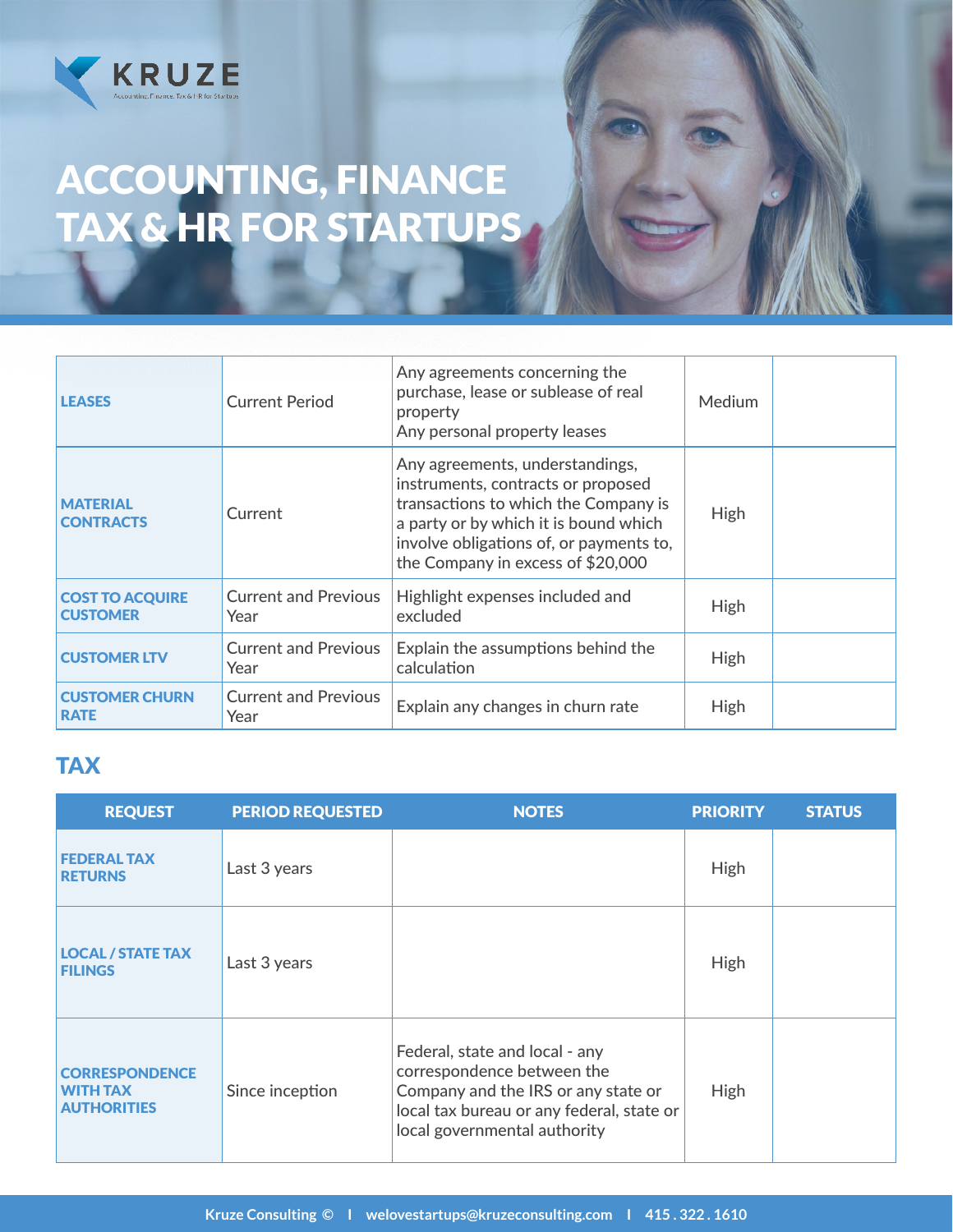

| <b>409A VALUATIONS</b>                      | Last 2                | Copies of Internal Revenue Code Sec-<br>tion 409A valuation reports | <b>High</b> |  |
|---------------------------------------------|-----------------------|---------------------------------------------------------------------|-------------|--|
| <b>R&amp;D TAX CREDIT</b><br><b>REPORTS</b> | <b>Current Period</b> |                                                                     | Medium      |  |

### **HR**

| <b>REQUEST</b>                                     | <b>PERIOD REQUESTED</b> | <b>NOTES</b>                                                                                                                                                                                                                                                                                        | <b>PRIORITY</b> | <b>STATUS</b> |
|----------------------------------------------------|-------------------------|-----------------------------------------------------------------------------------------------------------------------------------------------------------------------------------------------------------------------------------------------------------------------------------------------------|-----------------|---------------|
| <b>ORGANIZATION</b><br><b>CHART</b>                | Current                 | Who reports to whom                                                                                                                                                                                                                                                                                 | <b>High</b>     |               |
| <b>SALARY SCHEDULE</b><br><b>FOR ALL EMPLOYEES</b> | Current                 | Showing title, current base salary<br>and bonus for all employees; include<br>any obligations to terminated<br>employees. Highlight any changes to<br>salaries, bonuses or compensation to<br>employees after the transaction                                                                       | <b>High</b>     |               |
| <b>CONSULTANTS</b>                                 | <b>Current Period</b>   | List of consultants, role and cost                                                                                                                                                                                                                                                                  | <b>High</b>     |               |
| <b>PROJECTED HIRING</b><br><b>PLANS</b>            | Next 3 Years            | Projected hires by month, with title<br>and projected compensation                                                                                                                                                                                                                                  | <b>High</b>     |               |
| <b>TRANSACTIONS WITH</b><br><b>OFFICERS</b>        | <b>Current Period</b>   | Any existing or proposed agreements,<br>understandings or transactions<br>between the Company and any<br>of its officers, directors, material<br>stockholders or any affiliate including,<br>without limitation, non-competition<br>agreements, employment agreements<br>and non-form offer letters | <b>High</b>     |               |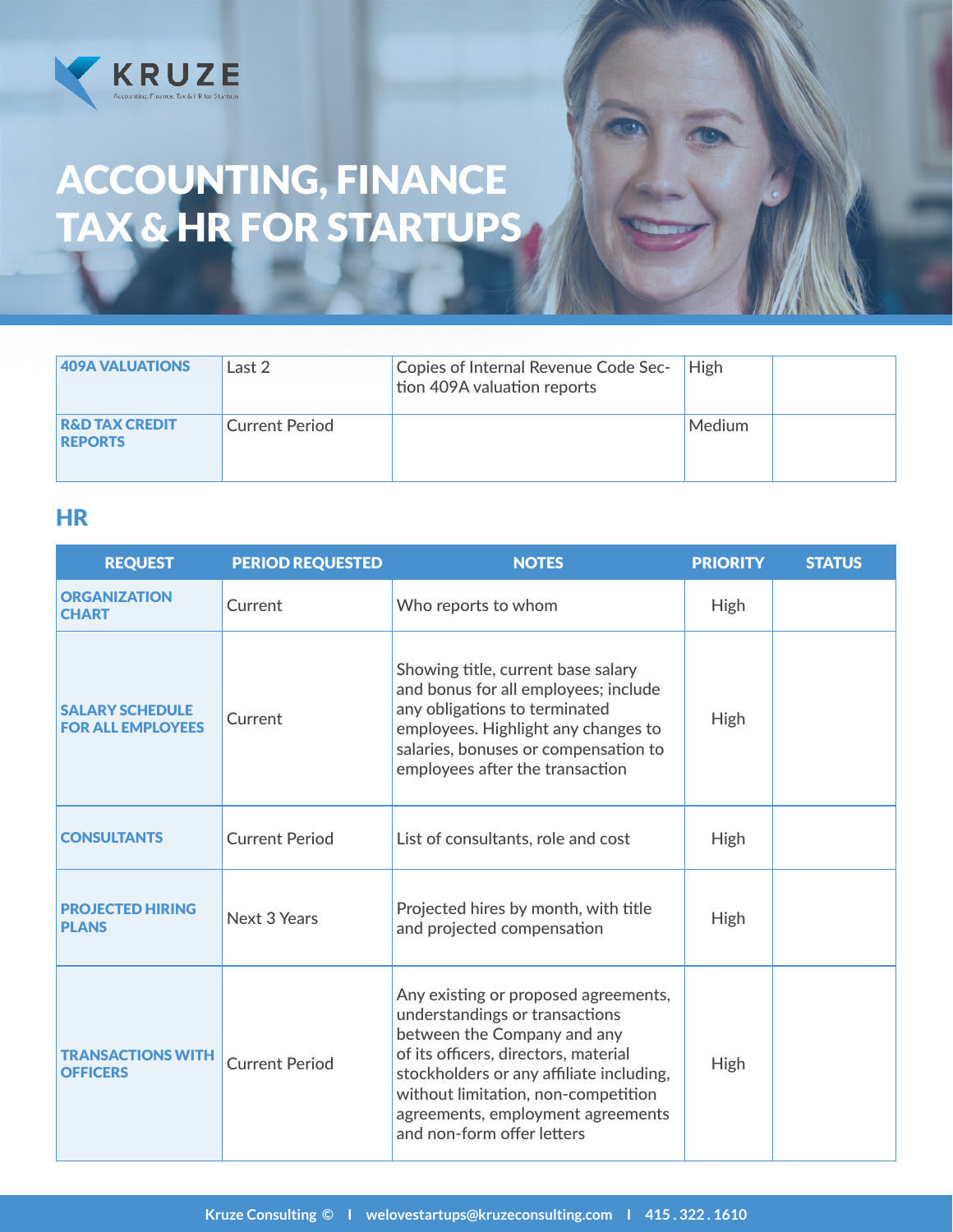

| <b>INSURANCE</b>                             | <b>Current Period</b> | Any insurance policies (including<br>documentation regarding workers'<br>compensation insurance) held by the<br>Company or of which the Company is<br>a beneficiary and a summary of such<br>policies, if available                                                                 | Medium |  |
|----------------------------------------------|-----------------------|-------------------------------------------------------------------------------------------------------------------------------------------------------------------------------------------------------------------------------------------------------------------------------------|--------|--|
| <b>OFFER LETTER</b>                          | Current period        | Copy of the Company's standard offer<br>letter                                                                                                                                                                                                                                      | Medium |  |
| <b>SPECIAL EMPLOYEE</b><br><b>AGREEMENTS</b> | Current period        | All employment agreements and other<br>documents (such as offer letters) that<br>contain change of control, severance<br>provisions, bonus provisions or<br>acceleration of stock or option vesting                                                                                 | Medium |  |
| <b>EMPLOYEE BENEFITS</b>                     | <b>Current Period</b> | Any employee benefit plans and<br>arrangements, including, without<br>limitation, stock option plans,<br>bonus plans, pension plans, 401(k)<br>plans insurance plans and forms of<br>agreements (including copies of all<br>form of option and stock agreements<br>that are in use) | Medium |  |
| <b>EMPLOYEE ACCRUED</b><br><b>EXPENSES</b>   | Current period        | A list and breakdown of all outstanding<br>accrued salary, paid time off, and<br>reimbursable expenses                                                                                                                                                                              | Medium |  |
| <b>FOREIGN EMPLOYEES</b>                     | <b>Current Period</b> | If the Company has any foreign<br>employees, a list (separated by<br>country) of all benefits provided to<br>foreign employees, and their locations                                                                                                                                 | Medium |  |